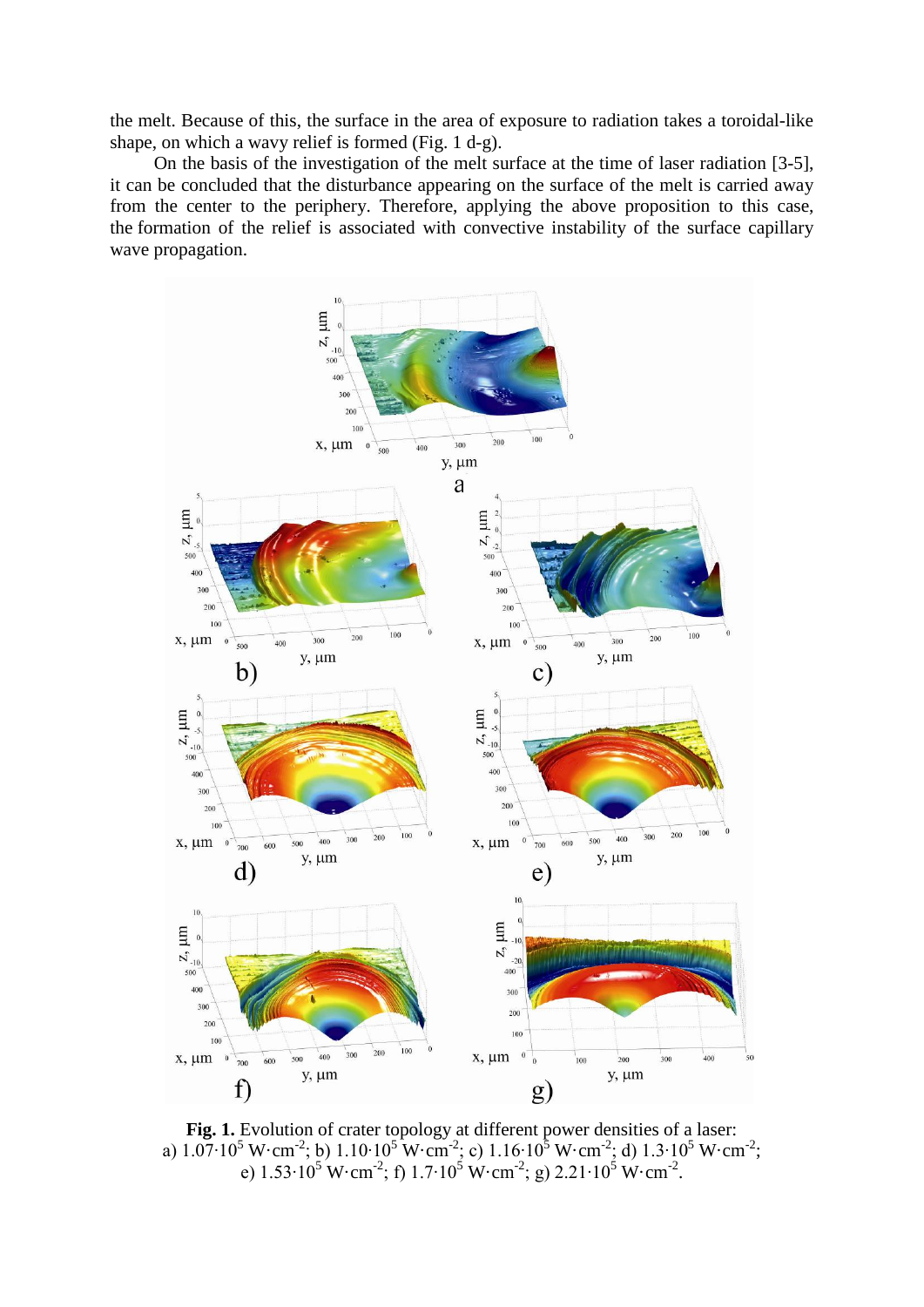Thus, the relief of a crater formed by the impact of laser radiation is the result of the movement of capillary waves on the surface of the melt, which provides information about the evolution of capillary waves in space. For this purpose, it is advisable to study crater profilograms.

Figure 2 shows a profilogram featuring the peculiarities of forming the wave relief. A crater produced by irradiation at the rate of  $2.21 \cdot 10^5$  W⋅cm<sup>-2</sup> was chosen as a typical example of the wave relief. The inset shows dependence of the change of the wave amplitude (the difference between neighboring amplitudes) on the distance from the center of a crater.



**Fig. 2.** Dependence of the melt height on the distance to the crater center for  $2.21 \cdot 10^5$  W $\cdot$ cm<sup>-2</sup>.

According to Fig. 2, the formation of the relief in the crater has three distinct areas: 1) area of surface stabilization  $($   $\sim$  0.15 mm), wave formation does not occur;

2) area of exponential growth of waves  $\sim$  0.05 mm), in the inset, dependence of the amplitude on the distance to the center of the crater;

3) Area of non-linear growth of waves  $($   $\sim$  0.05 mm).

The existence of these areas characterizes the surface of the melt as a non-linear medium-amplifier.

In the area of non-linear growth of waves, there is a division of the wave into two separate ones. This may be due to the emergence of secondary instabilities when the amplitude of the initial wave exceeds the critical value [6], which is due to the difference in their phase velocities. The critical amplitude of the wave for the front side is 0.6 m.

The increase of power density of laser up to ~ 2.64⋅10<sup>5</sup> W⋅cm<sup>-2</sup> leads to forming areas on the opposite side of plates ~0.3 mm thick similar to the impact area on the front side (Fig. 3a, b). On the reverse side, as can be seen in Fig. 3b, there is a more visible relief. Figure 4 shows a detailed typical topology of an output crater on the other side when a metal surface is exposed to radiation at the power density rate of 2.9⋅10<sup>5</sup> W⋅cm<sup>-2</sup>.

As Fig. 4 shows, the melt performs volume oscillations with amplitude of over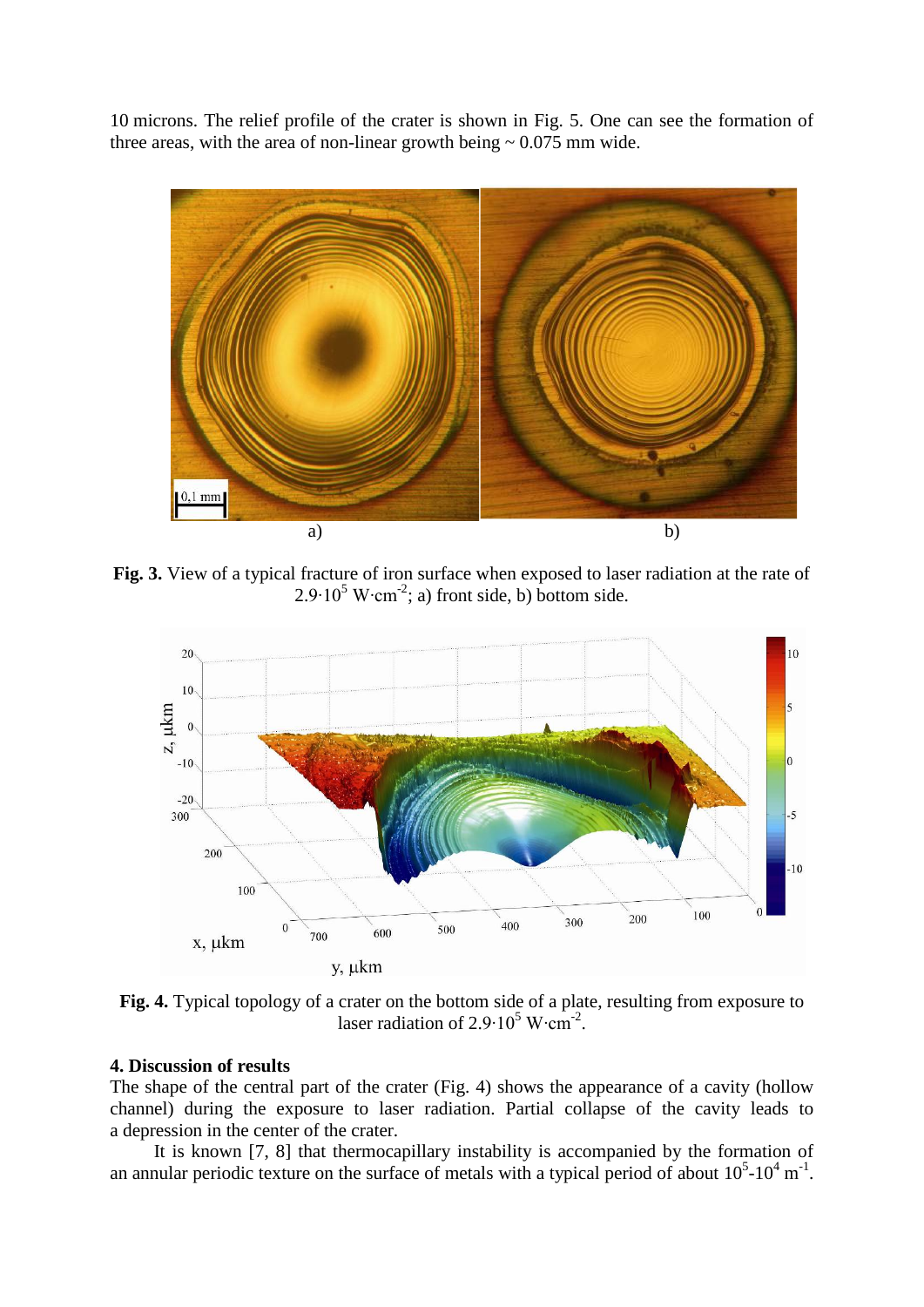To compare the tested structures with this mechanism, wave numbers of the wave-like relief were calculated. The wave numbers of the wave-like structures for the front and the back were respectively as follows: for the front side  $k_1 = 5.2 \times 10^5 \text{ m}^{-1}$ ; for the back side  $k_2 = 10^6 \text{ m}^{-1}$ .



**Fig. 5.** Profilogram of the crater on the bottom side of a plate.

These values are of the same order as the structures formed by the thermocapillary mechanism. Sufficient conditions for thermocapillary instability are as follows: formation of a melt on the sample surface (which occurs at about  $1 \cdot 10^5$  W⋅cm<sup>-2</sup>); a significant radial temperature gradient in the molten pool ( $\sim 10^6$  K m<sup>-1</sup>); a thermal flow directed along the normal to the surface of the melt (e.g., resulting from a thermal radiation). The time increment of thermocapillary instability is  $\sim 10^3$  s<sup>-1</sup> for the wave numbers of  $\sim 10^5$  m<sup>-1</sup> [7], which is comparable with the time of laser radiation effect and typical parameters of created structures.

## **5. Conclusion**

The topography of a crater undergoes significant changes when the power density increases. Three areas of wave growth have been discovered, which describes the surface of the melt as a non-linear medium-amplifier [6]. It has been shown that the formation of undulating topography of the crater is caused by thermocapillary instability.

### *Acknowledgement*

*The authors are grateful to A.O. Zhigachev for his help in the experiments.* 

### **References**

- [1] P.M. Kuznetsov, V.A. Fedorov, A.V. Yakovlev // *Physics and Chemistry of Materials Treatment* #**1** (2013) 24.
- [2] P.M. Kuznetsov, V.A. Fedorov // *Tambov University Reports. Series: Natural and Technical Sciences* **15** (2010) 1790.